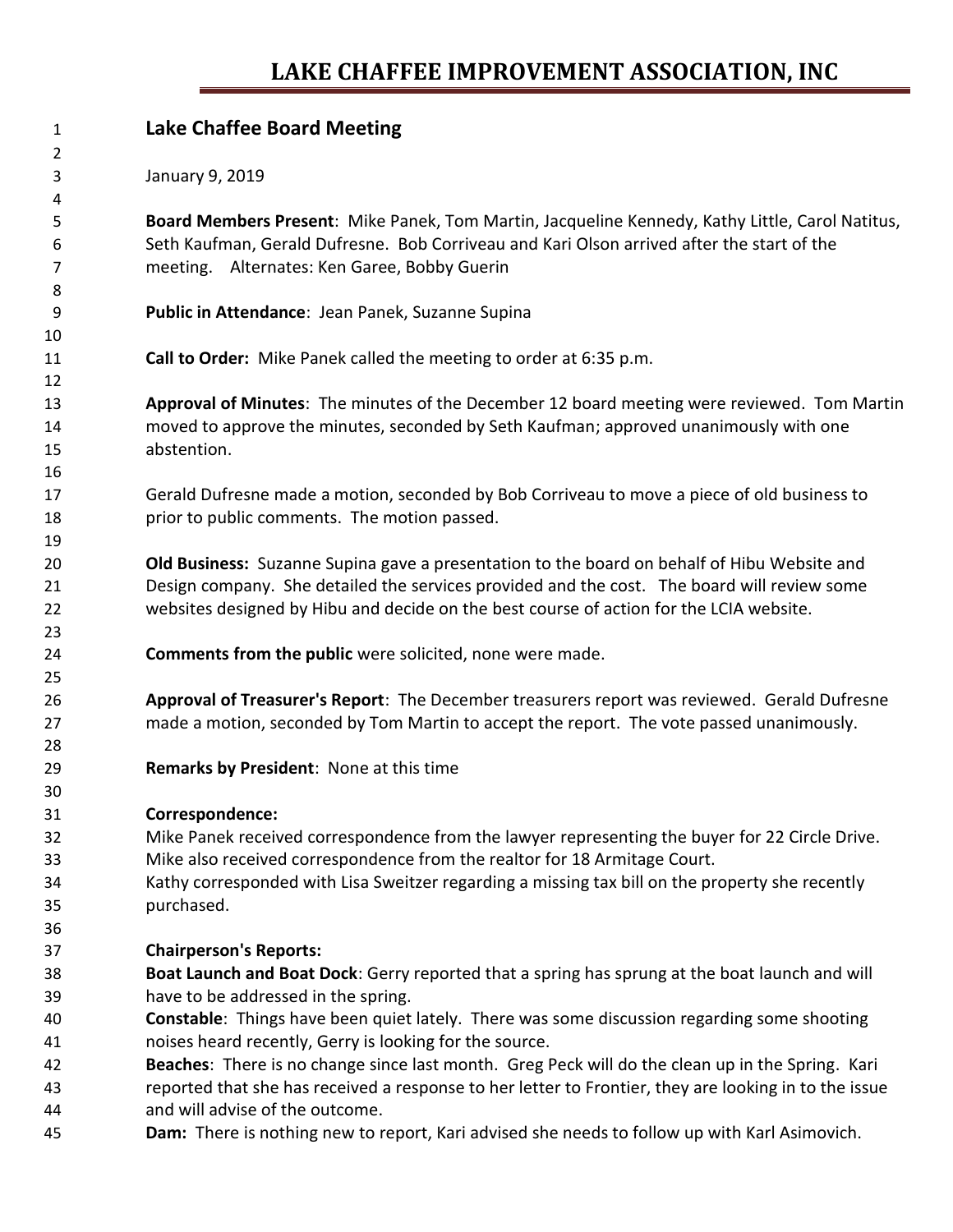## **LAKE CHAFFEE IMPROVEMENT ASSOCIATION, INC**

- **Environmental Chairperson**: No report.
- **Hall:** No report.
- **Fund Raising:** No report.

 **Road Chairperson:** Last month the board supported the establishment of a Road Repair Chairperson to assess the road conditions and meet with contractors to oversee the repairs. Steve Little has volunteered to take the position. There is currently \$11,000 available for repairs. Mike will meet with Steve Little to discuss next steps.

- **Tax Collection:** Tom Martin reported that the reminder letters for back taxes are prepared and ready to go out. Jacqueline will prepare a detailed list of taxpayers and what they owe. She will get it to Tom so he can get the letters out as soon as possible.
- **Website:** The board discussed the presentation from Suzanne Supina and the pros and cons. Mike asked the board to review the websites from Hibu as well as the ones from the other website company that was presented last month. A decision will be made at the February meeting.

### **Old Business:**

- SURVEYING PROPERTY OWNERS: Mike made the requested changes to the postcard that he designed to survey LCIA residents about issues such as schedule for annual meetings, and priorities for improvements. One additional spelling error was noted. Mike will make the change and prepare the postcards for mailing. A discussion ensued whether we should wait to mail the postcards until we have the website redesigned. Tom Martin made a motion, seconded by Kathy Little to have the postcards mailed without waiting for a new website and for LCIA to cover the cost of printing and mailing. The vote passed with 1 opposing and 1 abstaining.
- LAKE MAINTENANCE: The board needs to put a plan in place to fix the boat dock as soon as weather permits. In the mean time the property needs to be blocked off to limit our liability. Gerry will block off the property.
- TREE REMOVAL: A certified letter has been sent to the property owner seeking reimbursement for the cost of removing the tree from the lake. The board will continue to follow up.
- **New Business:** There was no new business to discuss. Mike Panek mentioned that he will not be available to attend the February meeting. Tom Martin will run the meeting in his place.
- **Adjournment:** Bob Corriveau made a motion to adjourn, seconded by Tom Martin. The meeting adjourned at 8:25 pm.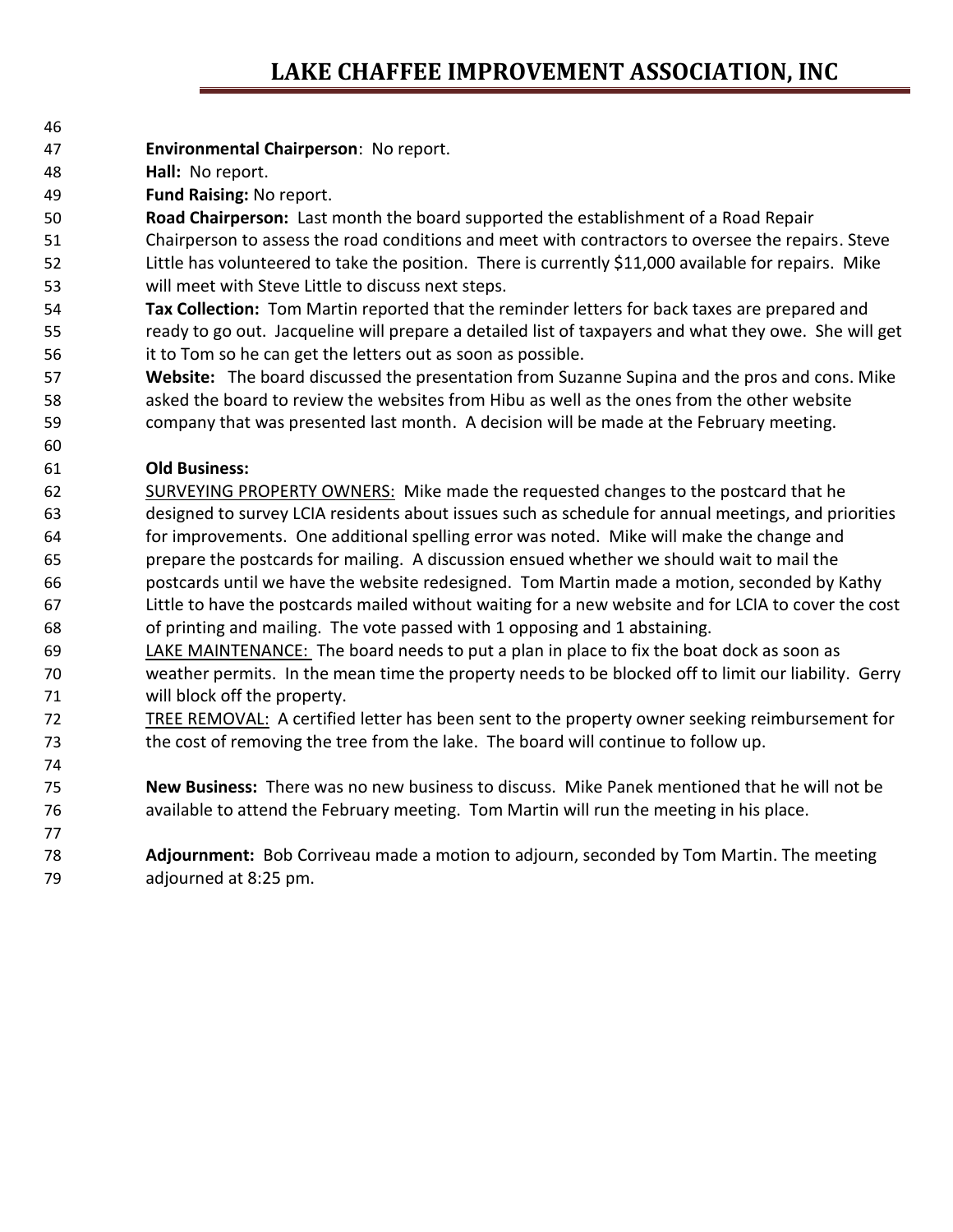#### Run Date: 01/08/2019 21:04

# **L.C.I.A Treasurer's Report** December 2018

|                                                 | <b>Budget</b> |                             |                                 | <b>Prior Years</b> |             |
|-------------------------------------------------|---------------|-----------------------------|---------------------------------|--------------------|-------------|
|                                                 | 2018-2019     | December 2018               | <b>Year to Date</b>             | 2017-2018          | 2016-2017   |
| <b>INCOME</b>                                   |               |                             |                                 |                    |             |
| Taxes                                           | \$48,800.00   | \$1,183.44                  | \$35,650.79                     | \$22,943.95        | \$23,982.37 |
| Past Tax + Interest + Fees                      | \$3,500.00    | \$21.56                     | \$2,809.51                      | \$6,567.27         | \$6,445.41  |
| Donations                                       | \$0.00        | \$25.00                     | \$2,527.50                      | \$5,513.00         | \$5,954.52  |
| Rent                                            | \$350.00      | \$0.00                      | \$0.00                          | \$350.00           | \$175.00    |
| <b>Fund Raise</b>                               | \$1,000.00    | \$0.00                      | \$814.00                        | \$1,653.00         | \$160.00    |
| Website + Newsletter                            | \$0.00        | \$0.00                      | \$0.00                          | \$0.00             | \$0.00      |
| Int. + Other LCIA Accnts                        | \$0.00        | \$3.69                      | \$9.95                          | \$15.09            | \$12.23     |
| Other                                           | \$0.00        | \$0.00                      | \$25.00                         | \$7,843.92         | \$100.00    |
| From Other LCIA Accounts                        | \$0.00        | \$0.00                      | \$0.00                          | \$3,205.00         | \$0.00      |
| <b>Totals</b>                                   | \$53,650.00   | \$1,233.69                  | \$41,836.75                     | \$48,091.23        | \$36,829.53 |
| <b>EXPENSE</b>                                  |               |                             |                                 |                    |             |
| Hall Bldg Maint. + Septic                       | \$750.00      | \$0.00                      | \$0.00                          | \$725.00           | \$0.00      |
| Hall Utilities (Elec + Heat)                    | \$2,250.00    | \$166.09                    | \$756.65                        | \$2,105.19         | \$1,082.81  |
| Office Expense                                  | \$350.00      | \$0.00                      | \$0.00                          | \$65.91            | \$197.74    |
| Mail + Postage                                  | \$500.00      | \$0.00                      | \$150.00                        | \$1,048.66         | \$351.44    |
| Road Repair+Pave+Brush                          | \$12,250.00   | \$0.00                      | \$5,973.21                      | \$1,752.65         | \$2,105.15  |
| Road Snow Plow + Sand                           | \$19,000.00   | \$0.00                      | \$0.00                          | \$19,425.00        | \$12,837.50 |
| Insurance                                       | \$9,400.00    | \$0.00                      | \$0.00                          | \$9,393.20         | \$9,392.20  |
| Legal Costs + Fees                              | \$1,000.00    | \$0.00                      | \$0.00                          | \$154.91           | \$0.00      |
| Beach Maint. + Recrea'n                         | \$750.00      | \$0.00                      | \$1,670.32                      | \$688.01           | \$4,582.95  |
| Landscaping                                     | \$1,000.00    | \$0.00                      | \$2,100.00                      | \$700.00           | \$0.00      |
| Lake Maint. + Water                             | \$400.00      | \$3,500.00                  | \$4,210.00                      | \$6,810.00         | \$490.00    |
| To Other LCIA Accnts                            | \$0.00        | \$0.00                      | \$0.00                          | \$7,843.92         | \$500.00    |
| Road Improvement                                | \$5,000.00    | \$0.00                      | \$0.00                          | \$0.00             | \$0.00      |
| Website + Newsletter                            | \$250.00      | \$0.00                      | \$0.00                          | \$115.01           | \$0.00      |
| Other Contingency                               | \$250.00      | \$0.00                      | \$0.00                          | \$0.00             | \$35.00     |
| Miscellaneous Expense                           | \$0.00        | \$0.00                      | \$0.00                          | \$225.00           | \$0.00      |
| Lake Dam                                        | \$500.00      | \$0.00                      | \$0.00                          | \$0.00             | \$0.00      |
| <b>Totals</b>                                   | \$53,650.00   | \$3,666.09                  | \$14,860.18                     | \$51,052.46        | \$31,574.79 |
| <b>General Fund Balance</b>                     |               |                             | <b>Other Accounts</b>           |                    |             |
| August 1st 2018 Starting Balance<br>\$16,385.89 |               |                             | <b>Special Checking Account</b> | <b>Special Use</b> | \$9,615.54  |
| <b>Total Year Income</b>                        | \$41,836.75   | <b>LCIA Savings Account</b> | Misc.                           | \$9,905.50         |             |

**(\$14,860.18)**

**Lake Savings Account**

**Balance (thru 12/31/2018) \$43,362.46**

**Total Year Expense**

**Total \$25,831.63**

**\$6,310.59**

**Lake & Dam**